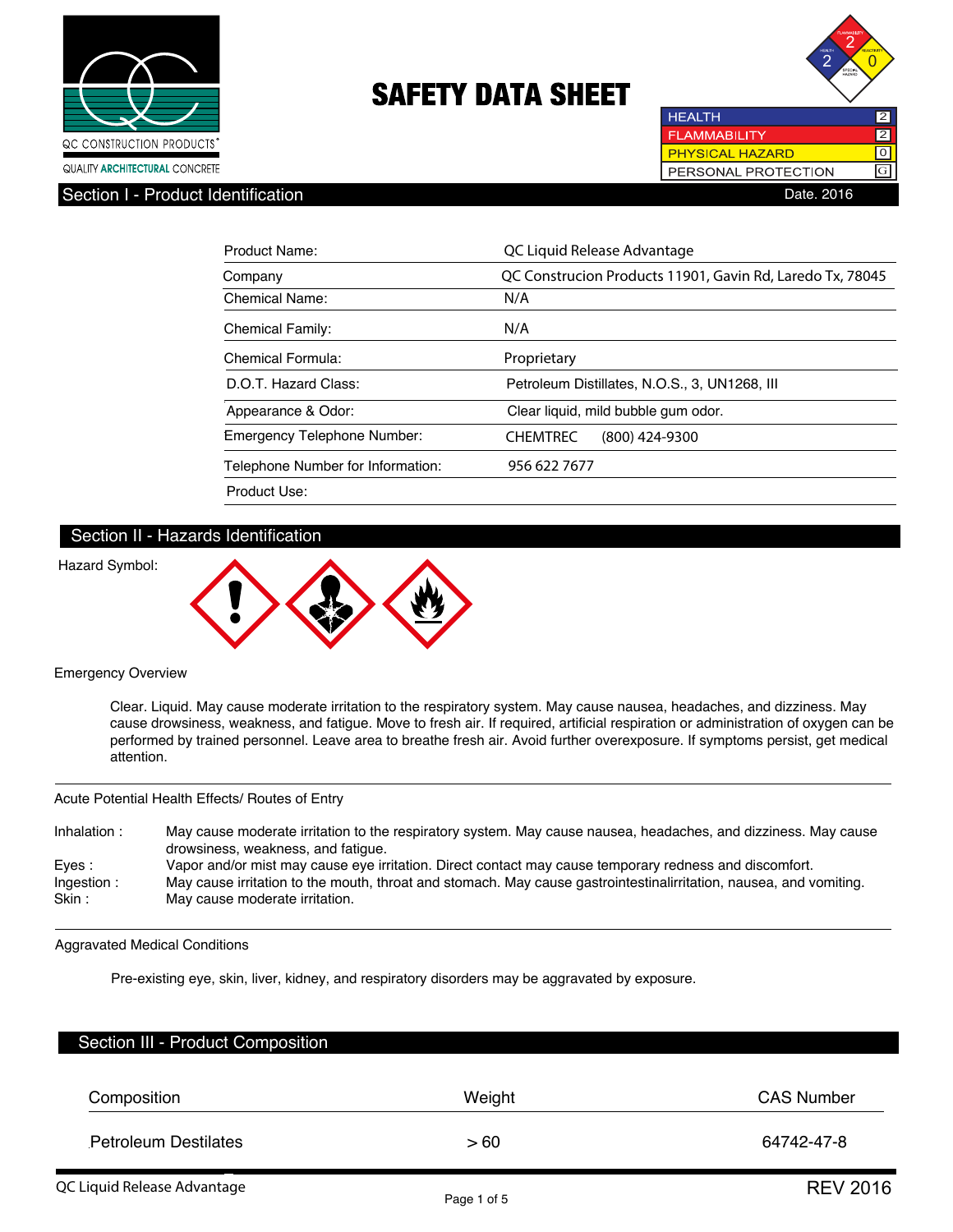| Inhalation:         | Remove victim to fresh air and provide oxygen if breathing is difficult. Give artificial respiration if<br>not breathing. Get medical attention.                                                                                                                                                                                                      |
|---------------------|-------------------------------------------------------------------------------------------------------------------------------------------------------------------------------------------------------------------------------------------------------------------------------------------------------------------------------------------------------|
| Skin Contact:       | Remove contaminated clothing and shoes. Flush skin with water. Follow by washing with soap<br>and water. If irritation occurs, get medical attention. Do not reuse clothing until cleaned.                                                                                                                                                            |
| Eve Contact:        | Flush eyes with plenty of water for 15 minutes while holding eyelids open. Get medical attention.                                                                                                                                                                                                                                                     |
| Ingestion:          | Do not induce vomiting. If vomiting occurs spontaneously, keep head below hips to prevent<br>aspiration of liquid into the lungs. Get medical attention.                                                                                                                                                                                              |
| Note to Physicians: | If more than 2.0 ml per kg has been ingested and vomiting has not occurred, emesis should be<br>induced with supervision. Keep victims head below hips to prevent aspiration. If symptoms such<br>as loss of gag reflex, convulsions or unconsciousness occur before emesis, gastric lavage using<br>a cuffed endotracheal tube should be considered. |

# Section V - Fire Fighting Measure

Section IV - First Aid Measures

| Flash point :                   | 142 °F, 61 °C                                                                                                                                                                                                                                         |
|---------------------------------|-------------------------------------------------------------------------------------------------------------------------------------------------------------------------------------------------------------------------------------------------------|
| Method:                         | Tag Closed Cup                                                                                                                                                                                                                                        |
| Lower explosion limit :         | Not available.                                                                                                                                                                                                                                        |
| Upper explosion limit :         | Not available.                                                                                                                                                                                                                                        |
| Autoignition temperature :      | Not available.                                                                                                                                                                                                                                        |
| Extinguishing media:            | If water fog is ineffective, use carbon dioxide, dry chemical or foam.                                                                                                                                                                                |
| Hazardous combustion products:  | Smoke, fumes. Carbon monoxide and carbon dioxide can form. Nitrogen oxides can form.                                                                                                                                                                  |
|                                 | Protective equipment for firefighters: Use accepted fire fighting techniques. Wear full firefighting protective clothing, including self-contained<br>breathing apparatus (SCBA). Water may be used to cool containers to minimize pressure build-up. |
| Fire and explosion conditions : | Vapor concentrations in enclosed areas may ignite explosively. Product may ignite if heated in excess<br>af ita flagh maint Manava masu tuaughta agusana af innition and flaghhagh. Classel santainar, masu buyat,                                    |

 of its flash point.Vapors may travel to sources of ignition and flashback.Closed container, may burst when exposed to extreme heat.Empty containers may contain ignitable vapors.

# Section VI - Accidental Release Measures

Use appropriate protective equipment. Avoid contact with material. Remove sources of ignition immediately.

Stop flow of material if safe to do so. Contain spill and keep out of water courses. Ventilate area.

# Section VII - Handling and Storage

Prevent inhalation of vapor, ingestion, and contact with skin eyes and clothing. Keep container closed when not in use. Precautions also apply to emptied containers. To prevent generation of static discharges, use bonding/grounding connection when pouring liquid. Extinguish all ignition sources including pilot lights, non explosion proof motors and electrical equipment until vapors dissipate. Personal protective equipment must be worn during maintenance or repa of contaminated mixer, reactor, or other equipment. Keep container closed when not in use. Vapor may migrate to ir sources of ignition. Do not smoke, weld, generate sparks, or use flame near container. Store in sealed containers in a cool, dry, ventilated warehouse location.

# Section VIII - Exposure Controls / Personal Protection

# Personal Protection Equipment



Respiratory protection : Wear appropriate, properly fitted NIOSH/MSHA approved organic vapor or supplied air respirator when airborne contaminant level(s) are expected to exceed exposure limits indicated on the MSDS. Follow manufacturer's directions for respirator use.

- Hand protection : Use suitable impervious nitrile or neoprene gloves and protective apparel to reduce exposure.
- Eye protection : Wear appropriate eye protection.Wear chemical safety goggles and/or face shield to prevent eye contact. Do not wear contact lenses. Do not touch eyes with contaminated body parts or materials. Have eye washing facilities readily available.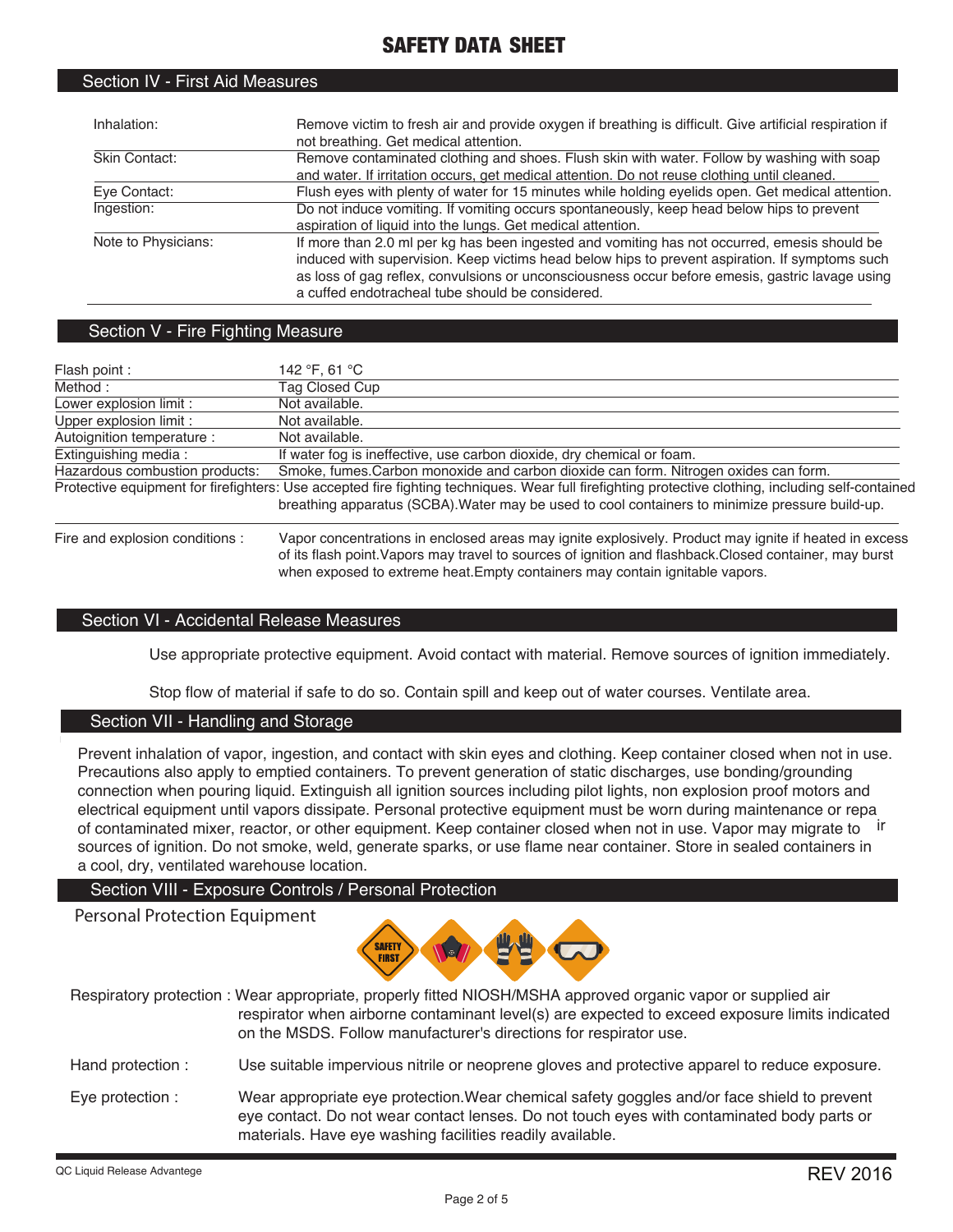# Section VIII - Exposure Controls / Personal Protection

| Protective measures :       | at regular intervals                               | Use professional judgment in the selection, care, and use. Inspect and replace equipment    |        |                                                     |  |
|-----------------------------|----------------------------------------------------|---------------------------------------------------------------------------------------------|--------|-----------------------------------------------------|--|
| Engineering measures:       | exhaust when the general ventilation is inadequate | Use only in well ventilated areas. Provide maximum ventilation in enclosed areas. Use local |        |                                                     |  |
| <b>Chemical Name:</b>       | CAS Number:                                        | Regulatión:                                                                                 | Limit: | Form:                                               |  |
| <b>Petroleum Destilates</b> | 64742-47-8                                         | <b>ACGIH TWA:</b>                                                                           |        | 200 mg/m3 Non-aerosol.as total<br>hydrocarbon vapor |  |

# Section IX - Physical and Chemical Properties

Specific Gravity (H2O=1): Melting Point: N/A **Vapor Density: 5.4 (Air=1) Evaporation Rate: < 0.1 (Butyl Acetate=1) Solubility In Water:** Immiscible

0.758 @ 60 °F (15 °C) **Boiling Point: 354 °- 369 °F (179 °- 190 °C) Vapor Pressure: 1.9 mm Hg @ 100 °F (37.7 °C)** 

# Section X - Reactivity / Estability

| Reactivity:                  | <b>Stable</b>                                                                          |
|------------------------------|----------------------------------------------------------------------------------------|
| Incompatibilities:           | N/A                                                                                    |
| Decomposition or Byproducts: | Carbon monoxide and unidentified organic compounds may be formed during<br>combustion. |
| Hazardous Polymerization:    | Will not occur.                                                                        |
| Conditions to Avoid:         | Heat, sparks and flames.                                                               |

Section XI - Toxicological Information

**Petroleum distillates, CAS-No.: 64742-47-8**

**Acute oral toxicity (LD-50 oral)**

 **> 20,000 mg/kg ( Rat ) > 5,000 mg/kg ( Rat ) > 5,000 mg/kg( Rat ) > 5,000 mg/kg ( Rat )**

**Acute inhalation toxicity (LC-50)**

 **> 6.4 mg/l for 6 h ( Cat ) > 6.03 mg/l for 4 h ( Rat ) > 5.28 mg/l for 4 h ( Rat ) > 4.3 mg/l for 4 h ( Rat ) > 7.5 mg/l for 6 h ( Rat ) > 0.1 mg/l for 8 h ( Rat ) > 5.2 mg/l for 4 h ( Rat ) > 5.3mg/l for 4 h ( Rat ) > 5.68 mg/l for 4 h ( Rat ) > 4.5 mg/l for 4h ( Rat ) > 4.6 mg/l for 4 h ( Rat )**

**Acute dermal toxicity (LD-50 dermal)**

**> 2,000 mg/kg ( Rabbit ) > 2,000 mg/kg ( Rabbit ) > 2,000 mg/kg ( Rabbit ) > 4,000 mg/kg ( Rabbit ) > 2,000 mg/kg (Rabbit ) > 2,000 mg/kg ( Rabbit )**

#### Section XII - Ecological Information

**Ecotoxicity: COD: products of Biodegradations: Possibly hazardous short term degradation products are not likely. Hoeever, long term degradation products may arise.**

#### Section XIII - Disposal Considerations

**Disposal Method :** 

**Subject to hazardous waste treatment, storage, and disposal requirements under RCRA. Recycle or incinerate waste at EPA approved facility**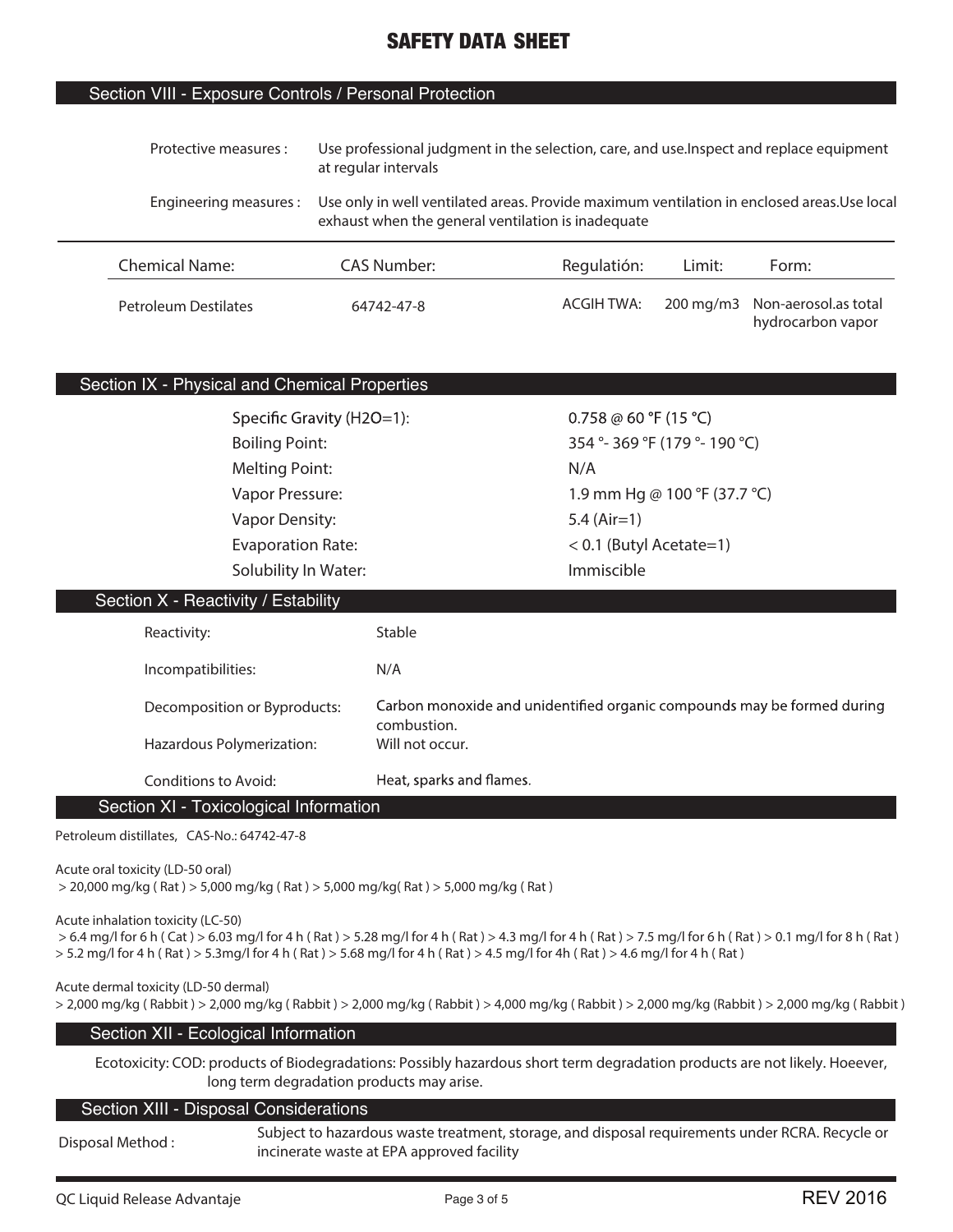# Section XIV - Transportation / Shipping Data

DOT Hazard Class:

Class 3: Flammable Liquid

Identification: UN1268

Special Provisions for Transport: Marine Pollutant

# Section XV - Regulatory Information

#### **North American Inventories:**

All components are listed or exempt from the TSCA inventory. This product or its components are listed on, or exempt from the Canadian Domestic Substances List.

#### **U.S. Federal Regulations:**

SARA 313 Components : None present or none present in regulated quantities. SARA 311/312 Hazards : Acute Health Hazard Fire Hazard

OSHA Hazardous Components : Petroleum distillates 64742-47-8

OSHA Status: Considered hazardous based on the following criteria: Irritant

OSHA Flammability : IIIA Regulatory VOC (less water and exempt solvent): 798 g/l VOC Method 310 : 0.00 %

#### **U.S. State Regulations:**

| MASS RTK Components : | Petroleum distillates | 64742-47-8 |
|-----------------------|-----------------------|------------|
| Penn RTK Components : | Petroleum distillates | 64742-47-8 |
| NJ RTK Components :   | Petroleum distillates | 64742-47-8 |

Components under California Proposition 65: None known.

### Section XVI - Other Information

| <b>HFAIT</b>          | 2 | $0 =$ Minimum  |
|-----------------------|---|----------------|
| <b>FI AMMARII ITY</b> | 2 | $1 =$ Slight   |
| <b>REACTIVITY</b>     |   | $2 =$ Moderate |
| PPF.                  |   | $3 =$ Serious  |
|                       |   | $4 =$ Severe   |
|                       |   |                |